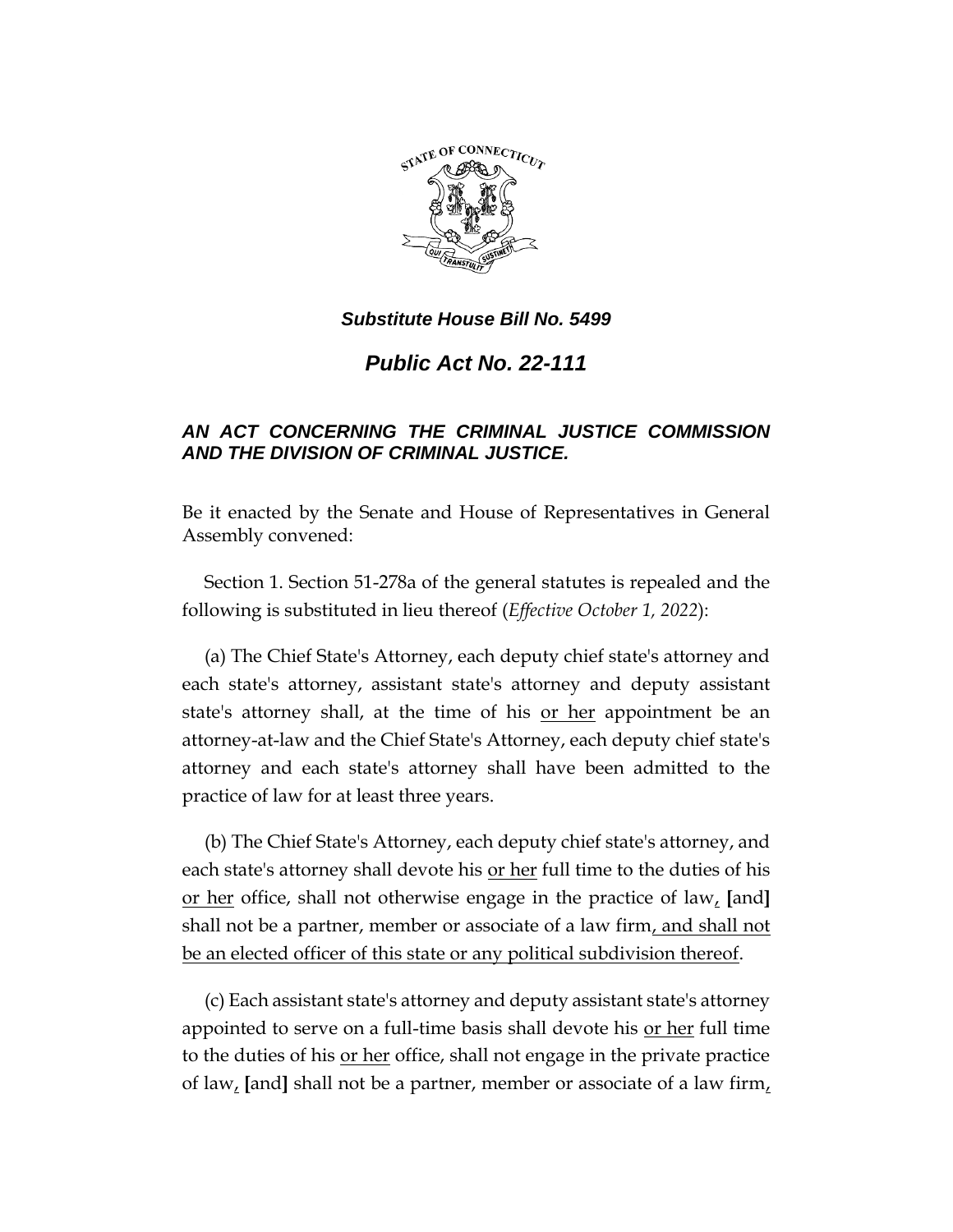## *Substitute House Bill No. 5499*

and shall not be an elected officer of this state. No part-time assistant state's attorney, no part-time deputy assistant state's attorney and no partner or associate of a law firm of which such attorney is a partner or associate may engage in the private practice of criminal law.

Sec. 2. Section 51-278b of the general statutes is repealed and the following is substituted in lieu thereof (*Effective October 1, 2022*):

(a) Whenever the Criminal Justice Commission has reason to believe or is of the opinion that the Chief State's Attorney is guilty of misconduct, material neglect of duty or incompetence in the conduct of his <u>or her</u> office, it shall make such investigation as it deems proper, and shall prepare a statement in writing of the charges against such official summoning **[**him**]** such official to appear before the commission at a date named and show cause why **[**he**]** such official should not be reprimanded or suspended, with or without pay from such official's office, or removed from office. Such official shall have the right to appear with counsel and witnesses and be fully heard. If after full hearing of all evidence, the commission finds that the evidence warrants the reprimand, suspension or removal of such official, the commission shall make a written order to that effect. **[**and**]** In the case of an order of removal of such official, the commission shall cause a copy **[**thereof**]** of such order to be given to such official and shall also file a copy **[**thereof**]** of such order with the Secretary of the State. Upon the filing of such copy with the Secretary of the State, the office held by such official shall become vacant, and the commission may thereupon proceed to fill such vacancy in the manner provided by law. For purposes of this subsection, "Criminal Justice Commission" means the members of the commission other than the Chief State's Attorney.

(b) No deputy chief state's attorney, state's attorney, assistant state's attorney or deputy assistant state's attorney may be removed from office except by order of the Criminal Justice Commission after due notice and hearing. A recommendation for removal from office may be initiated by